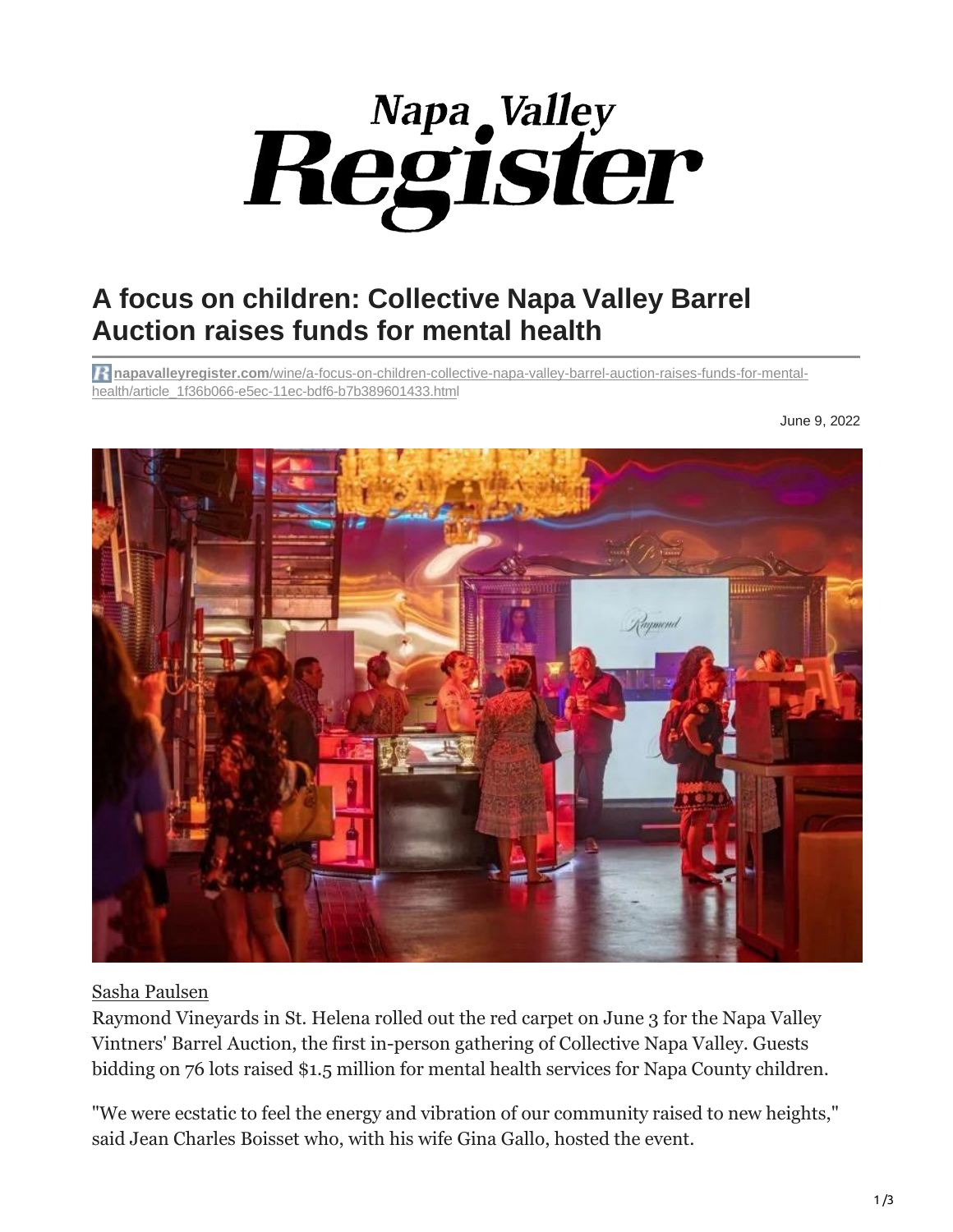"The Napa Valley Barrel Auction has always been one of the best events in the wine world, and to see it return with passion and enthusiasm and to reconnect with our guests as we present the best of our region was a thrill," Boisset added.

The Barrel Auction was formerly one component of a weekend of the Napa Valley Vintners' Wine Auction activities taking place the first weekend in June. The COVID-19 shutdown allowed the Vintners the time to re-envision their program that not only showcases the wines of Napa Valley, but raises funds for local nonprofits supporting community issues.

The result of the hiatus is the new Collective Napa Valley, a year-round program of events. Membership in the Collective is open to anyone, on a variety of donor levels.

Members of the new Collective Napa Valley could purchase tickets to the Barrel Auction as well as vintner-hosted dinners throughout the weekend. Fifteen hundred tickets for the Barrel Auction sold out promptly.

"The goal of Collective Napa Valley — to bring more wine lovers to connect deeply with our wines, our vintners and our region — is exciting," Boissset said. "It takes a daring vision to reinvent one of the wine world's most beloved occasions, and we love that the Napa Valley Vintners has evolved and expanding to events throughout the year — from intimate events, to community engagement and at the end, always, a focus on raising money to improve the lives of the people of Napa Valley."

Guests strolled the grounds of the Grove at Raymond, sampling fare from Napa Valley restaurants, while inside the winery, they could taste from the barrels and make their bids for cases of wines donated by vintners.

The pleasures of the afternoon event, from the smooth live music to welcome moderate June weather, almost belied the serious focus of the fundraising: children's mental health.

"Every dollar raised this weekend will have a meaningful impact on the life of a Napa County child," said Jennifer Stewart, executive director of Napa Valley Education Foundation.

Stewart is the leader of a new collaborative effort of five Napa County agencies that provide mental health services: Mentis, Aldea, UpValley Family Centers and On the Move, in addition to the Education Foundation.

"It's a natural partnership," said Stewart, "just as is the partnership with the Vintners." The result, she said, is called SHINE — Student Health Improvement through Nonprofit Excellence. "We are building a countywide network, a collective model of all agencies aiming toward the same target — that every child gets the help they need."

All of the groups have experienced "skyrocketing" need for services, Stewart said. "Children in this valley have been through years of environmental trauma, earthquakes, wildfires and then the COVID shutdown."